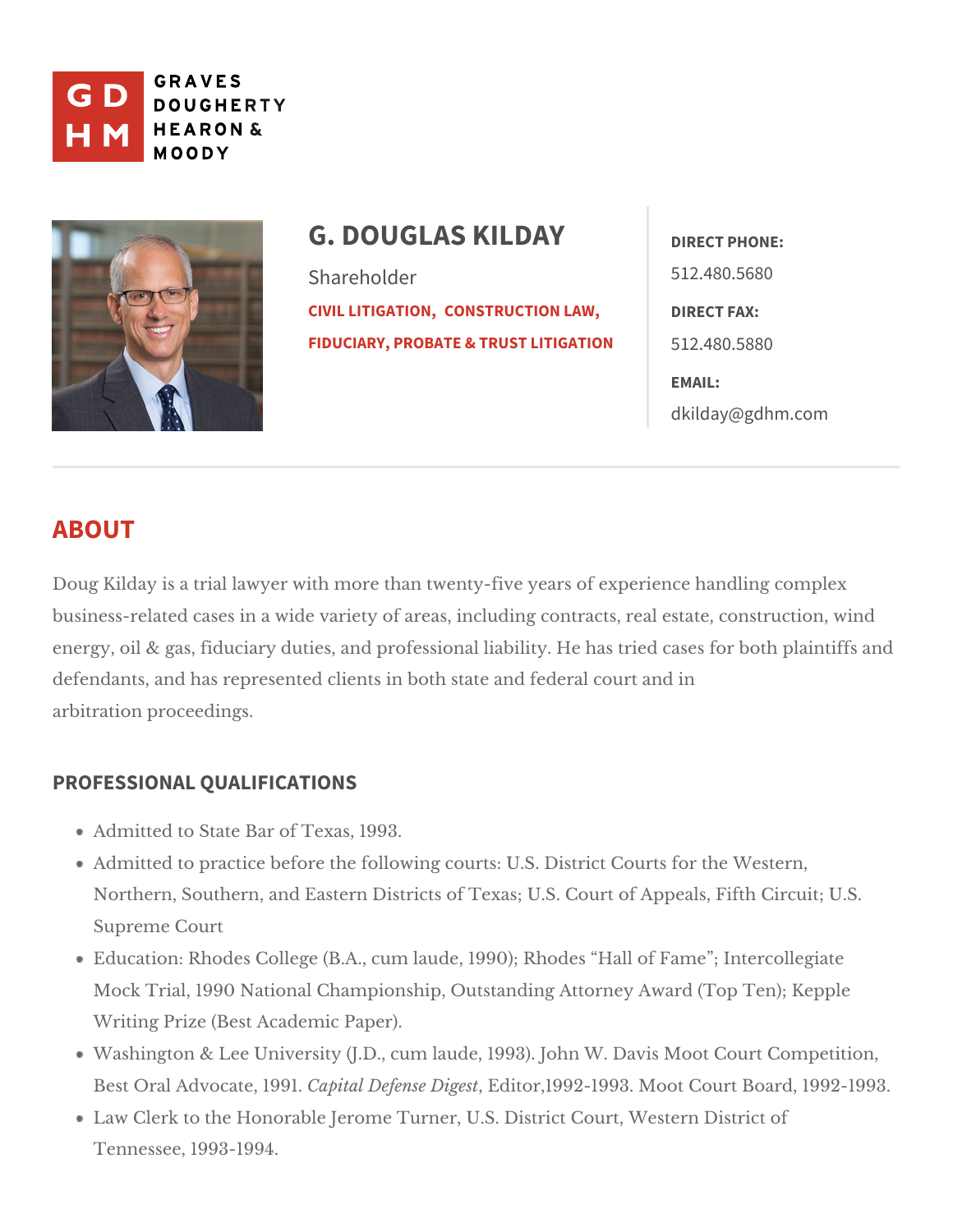### REPRESENTATIVE EXPERIENCE

#### PRO BONO

Volunteer Legal Fellowship in Cambodia in 2017 with the world s largest organizatibmternational Justice Mission  $\mathcal{S}$  (sto  $\mathcal{M}$ ) with the prosecution of slave traffickers, resulting in a 100% success rate and eighteen convictions ov trials. You can read about the Kildays and www.howekrilichau yrifraeny ilayt.com here they maintain adblog bout their experience living an & ownd heangt insia.

Worked with other lawyers in representation of death row inmate in postcorpus proceedings before Texas Court of Criminal Appeals, U.S. District Appeals for the Fifth Circuis, up net multismusts  $\mathcal{S}$  ourt;

Represented church in citizen dispute over temporary use of vacant prope cemetery as a construction staging area for redevelopment of church prop denial of citizen group s request for injunctoon ames and ismissal

#### CONSTRUCTION LITIGATION

Represented general contractor for wind energy project in \$56 million law owner to recover additional costs incurred due to construction delays, ac increases, unforeseen subsurface conditions, design dbanges ajanude events Represented owners association for downtown high-rise condominium tow proceeding against contractor, subcontractor, and developer regarding de of balconies, slab edgoesst, tæmdsioning cables.

Represented developer of 270-unit condominium project in arbitration pro general contractor and architect, and in subsequent state court litigation engineering subconsultants, over multi-million-dollar claims for construct damages, and various deconignstrauncdion defects;

Defended national engineering firm in \$24 million dispute over collapse a deflections in portions of large dwiater to pipreal whe;

Represented owner s association for 32-story condominium and hotel buil of construction and design defect claims involving failure to properly des install waterproofing;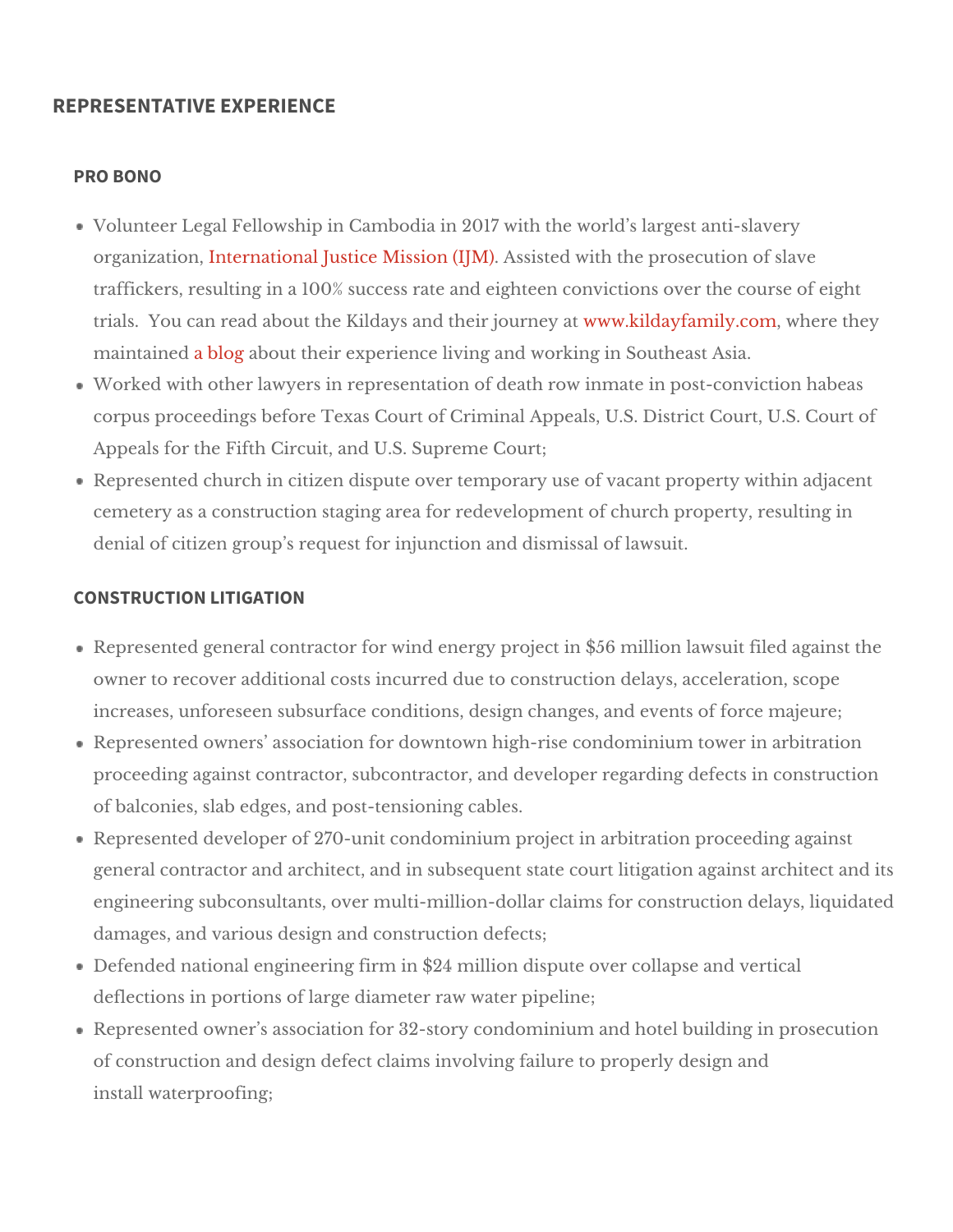- Defended national engineering firm in \$7 million dispute over weld failures and leaks in large diameter raw water pipeline;
- Defended HVAC subcontractor in multi-party arbitration proceedings involving mold, negative pressurization, design defect claims, and construction defect claims involving \$5.6 million in alleged damages to a six-story, 140-unit hotel;
- Defended general contractor in jury trial over "quantum meruit" claims alleged by masonry subcontractor, resulting in favorable, take-nothing judgment;
- Defended general contractor of food processing plant in \$1.1 million claim alleged by electrical subcontractor;
- Represented homeowner in claims against general contractor for defective waterproofing and extensive water damages and wood rot;
- (*See also* "Wind and Solar Energy Litigation," below);

# **BUSINESS AND COMMERCIAL LITIGATION**

- Represented several companies and individuals from Texas and Mexico in successful challenge to personal jurisdiction of California state court in \$20 million lawsuit for alleged breach of joint venture agreement;
- Represented biotechnology company in prosecution of breach of contract claims against independent contractor for delays in completing clinical trials;
- Defended buyer of company's stock in \$2.5 million lawsuit for alleged breach of stock purchase agreement;
- Defended equipment manufacturer in jury trial over claims for breach of warranty, deceptive trade practices, and fraud;
- Represented property owner in lawsuit filed against City, requiring City to honor commitments for water and wastewater services without payment of substantial amounts for "capital recovery fees";

# **REAL ESTATE LITIGATION**

- Defended owner of 12-story downtown office building in jury trial to resolve dispute with 51% occupant over interpretation of lease option in real estate document;
- Represented Lake Travis homeowner in jury trial, defeating claims of alleged implied easement by necessity across homeowner's property;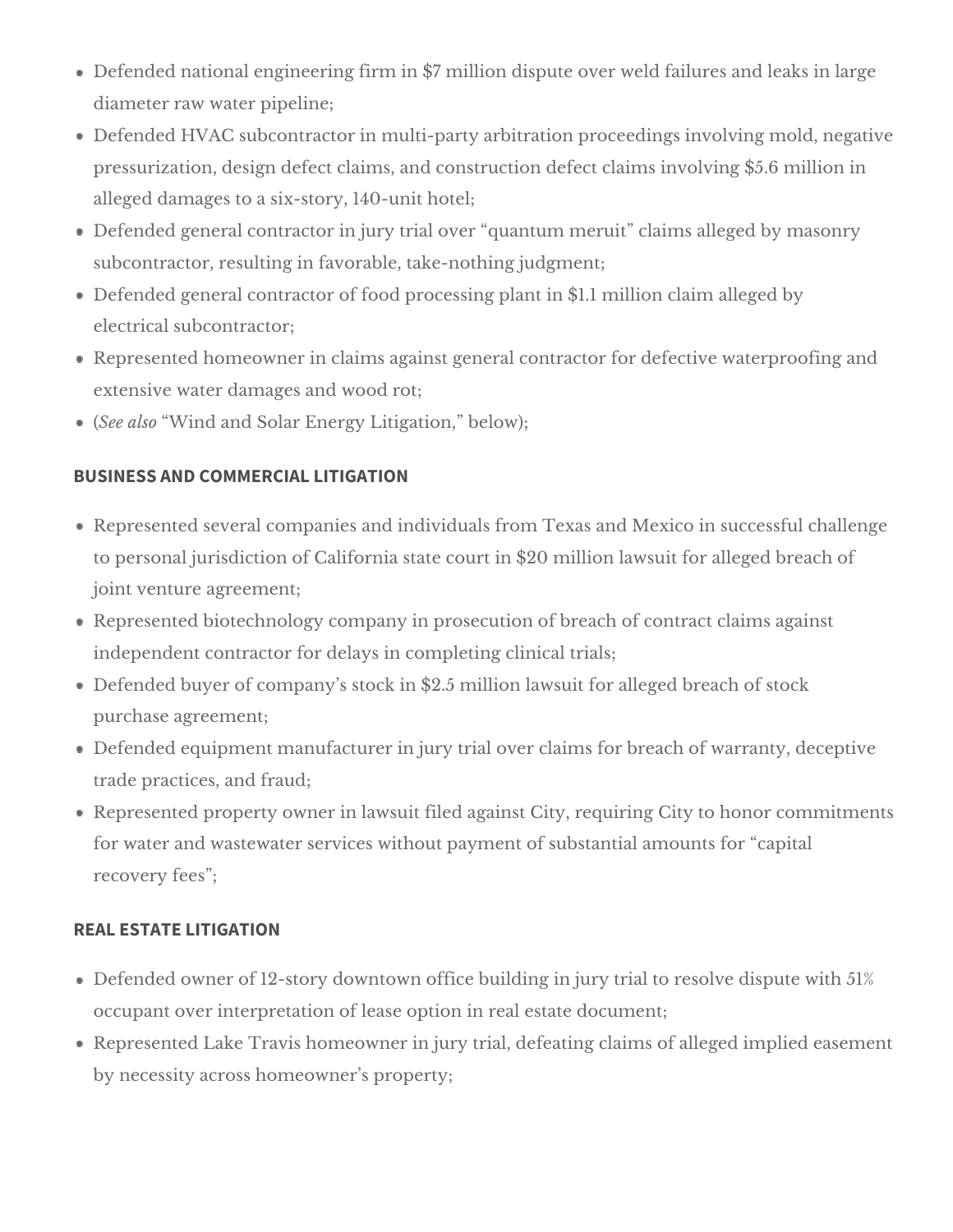Represented developer and holder of real estate option in lawsuit filed by settlement arising from option, resulting in favorable, take-nothing summ favor of fur client;

Represented owner and developer of golf course and residential community construe deed restriction and to enforce right of first rædues al afoctr; adjacent Represented co-developer of multi-use project in asserting breach of fidu against general partner following foreclosure and subsequent undisclosed affiliategemeral partner;

Represented purchasers of foreign property bought at local auction in cla failure deliver title;

#### WIND AND SOLAR ENERGY LITIGATION

Represented developers and sellers of 278-megawatt wind energy project breach of contract claim againsheb pyers cof

Represented general contractor for wind energy project in \$4.5 million di transmissison rsubcontractor;

Represented general contractor and operator of solar energy facility in m over fires that destroyed two invertheer hacculsiety; at

Defended developers and operators of wind energy facility in lawsuits file alleged breach of leeassee annecht agreements;

Represented wind energy developer in defending claims filed by former employed and multi-million-dollar bonus under disputiend compoter ascitogn

Represent wind energy developers, and construction contractor for wind  $\epsilon$ various disputes;

#### AUDITOR AND DIRECTOR/OFFICER LIABILITY

Defended national accounting firm in \$270 million lawsuit for audit malpra favorable, take-nothing summary judgment that was allent and allen cappeal in equipments. , 222 S.W.3d 664 (Tex. App. Waco; 2007, no pet.)

Defended national accounting firm in \$74 million lawsuit for audit malprad favorable, take-n**st**him mgary judgment;

Prosecuted breach of fiduciary duty claims against former corporate offic agency in state court jury trial, and in subsequent bankruptcy proceeding summary judgment that state counwajsudopment is chargeable;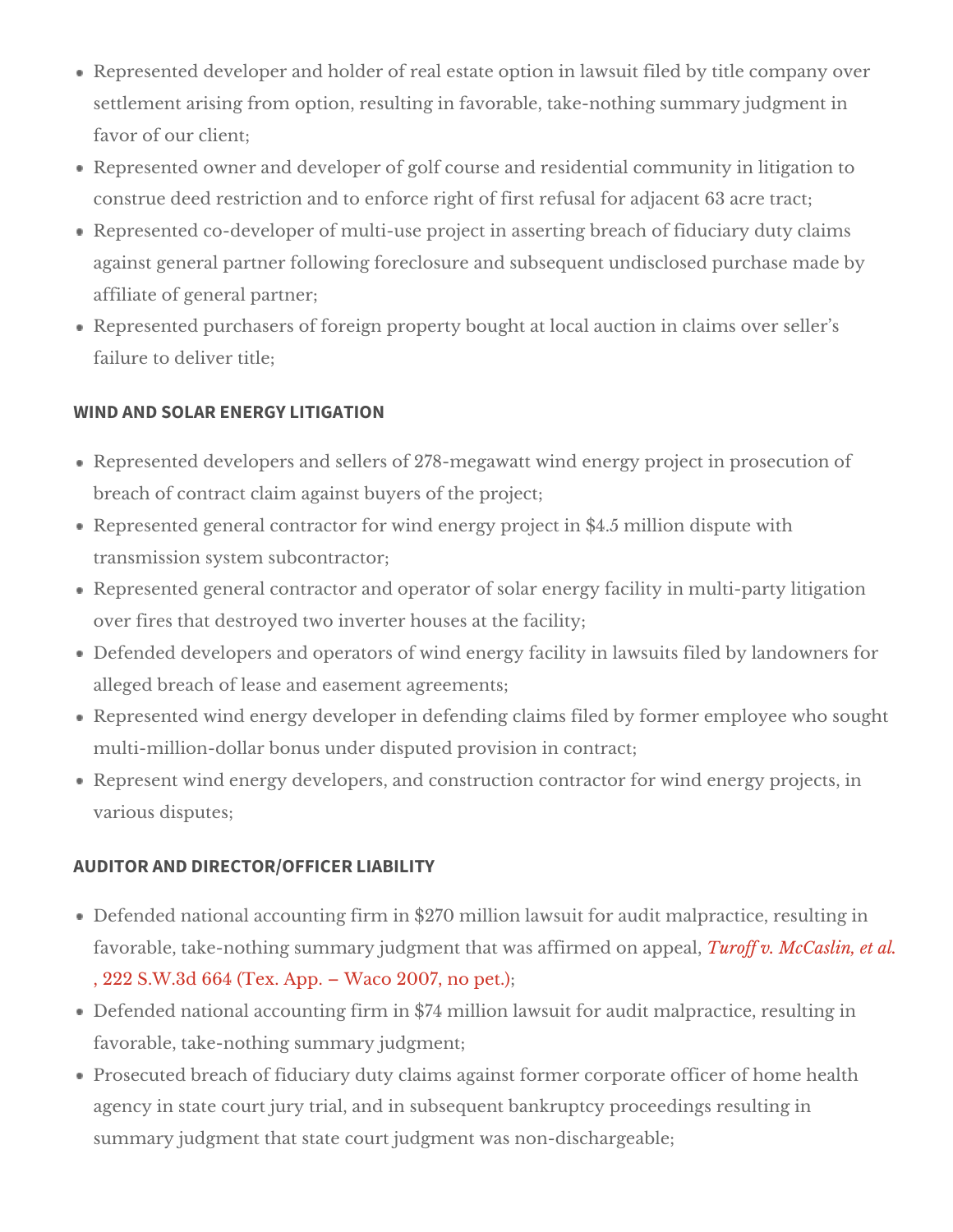#### OIL & GAS

Represented lessors in successful prosecution of claims for additional ro and gas leases, and successfully defended judgment in appeal to U.S. Co Fifth Circ ortiturria v. Kerr-McGee Oil & Gas, **28 \$hFoge.** Appx. 626, 2008 WL [4155830 \(5th Cir](https://www.gdhm.com/wp-content/uploads/2016/08/gdk-kerr-mcgee-v-yturria.pdf). 2008) paid to clients: \$1.15 million (\$939,000 in royalti attorneys fees,  $$19,000$  in expert witness interest  $$7,4,000$ Represent lessors and royalty owners in prosecution of claims for underp under oil agrads leases;

#### TRUST AND PROBATE LITIGATION

Represented private institution for higher education in litigation over fail under will;

Represented adopted relative in successful declaratory judgment that westuit drafted in the 1930s included  $\phi$  funder descendants;

Represented co-executors of Estate in bench trial to determine apportion among beneficiaries, and to determine whether bank actoeun Elst wheene assets Represented beneficiaries and executors in will contests, will constructio fiduciary litigation;

## PROFESSIONAL AFFILIATIONS

Fellow, Texas Bar Foundation Austin Bar Associatidrit (Cavion Section) American Bar AssocLatigation Section) State Bar of Texas (Litigation Section abdwC Sestion ion

### AWARDS AND HONORS

Texas MontRhilsying Star until ished by Thom Resort there are 2005-2007 A <sup>[®](http://www.martindale.com/G-Douglas-Kilday/1625378-lawyer.htm)</sup> Preeminën Pteer Review Rating, Martindale.com

### COMMUNITY

[Leadership A](http://www.leadershipaustin.org/)usClines 2012-2013 [Cub Sco](https://cubscouts.org/)uts

Den Leader, 2014-2016